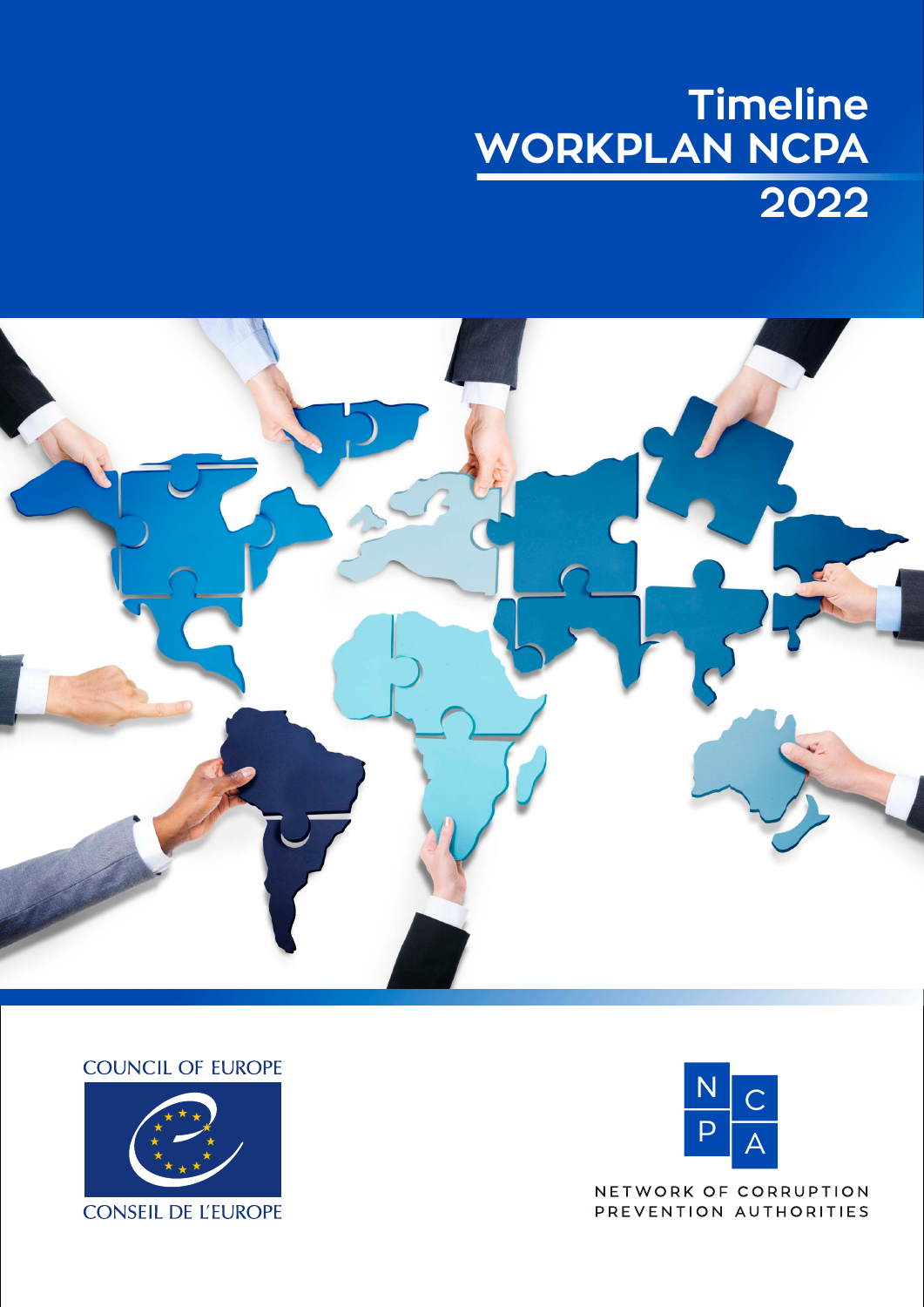**JANUARY**

| <b>Sunday</b> | <b>Tuesday</b><br>Monday                                      |    | Wednesday | <b>Thursday</b> | Friday | Saturday       |
|---------------|---------------------------------------------------------------|----|-----------|-----------------|--------|----------------|
|               |                                                               |    |           |                 |        |                |
|               |                                                               |    |           |                 |        |                |
|               |                                                               |    |           |                 |        | O <sub>1</sub> |
|               |                                                               |    |           |                 |        |                |
| 02            | O <sub>3</sub>                                                | 04 | 05        | 06              | 07     | 08             |
|               |                                                               |    |           |                 |        |                |
| 09            | 10                                                            | 11 | 12        | 13              | 14     | 15             |
| 16            | 17                                                            | 18 | 19        | 20              | 21     | 22             |
| 23            | 24                                                            | 25 | 26        | 27              | 28     | 29             |
| 30            | 1 <sup>st</sup> Steering<br>Committee<br><b>Meeting</b><br>31 |    |           |                 |        |                |

**FEBRUARY**

| <b>Sunday</b> | <b>Monday</b> | <b>Tuesday</b>                                                 | Wednesday | <b>Thursday</b> | <b>Friday</b> | Saturday |
|---------------|---------------|----------------------------------------------------------------|-----------|-----------------|---------------|----------|
|               |               |                                                                |           |                 |               |          |
|               |               | O <sub>1</sub>                                                 | 02        | 03              | 04            | 05       |
| 06            | 07            | 1 <sup>st</sup> NCPA<br><b>PLENARY</b><br><b>SESSION</b><br>08 | 09        | 10              | 11            | 12       |
| 13            | 14            | 15                                                             | 16        | 17              | 18            | 19       |
| 20            | 21            | 22                                                             | 23        | 24              | 25            | 26       |
| 27            | 28            |                                                                |           |                 |               |          |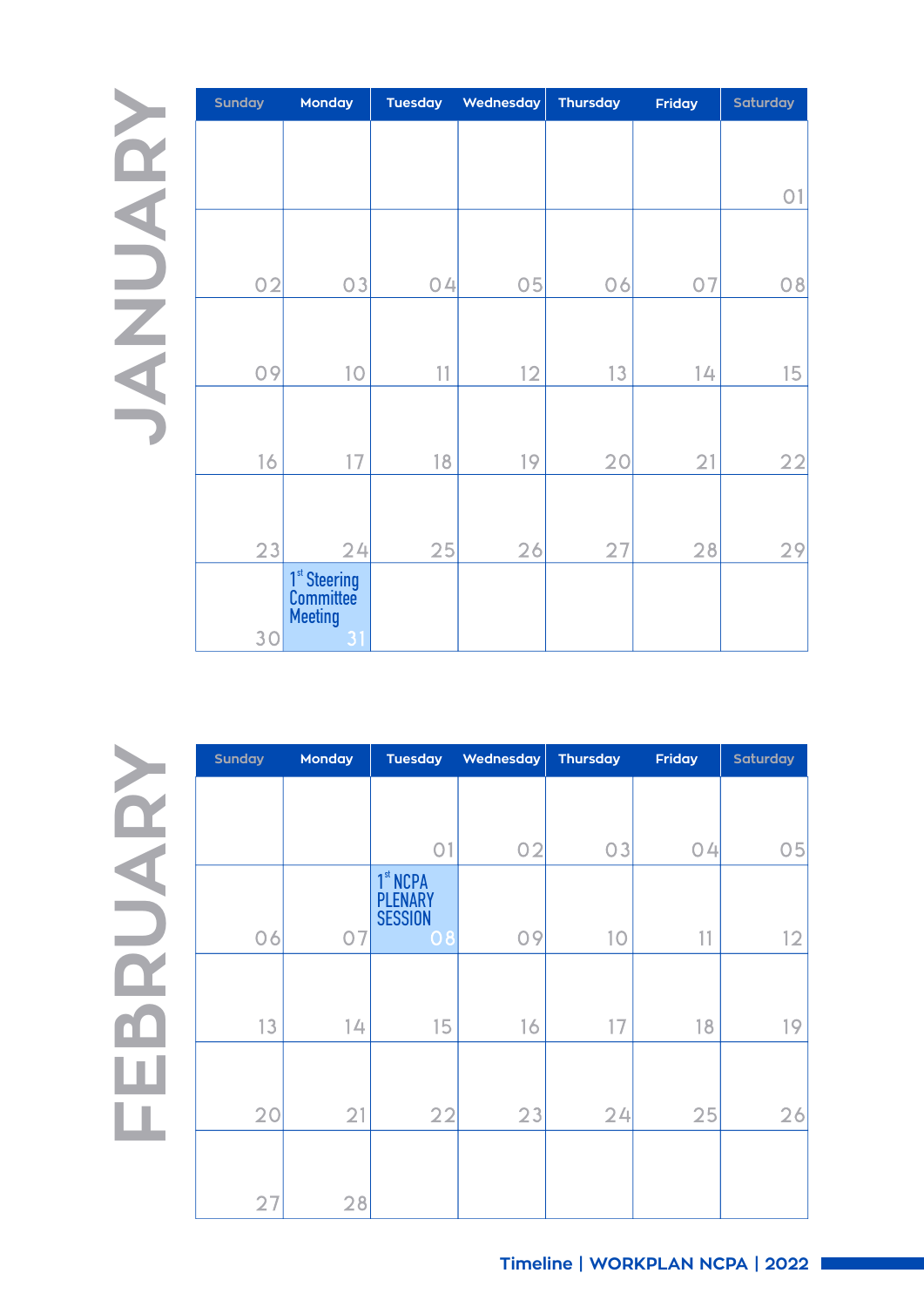## **MARCH**

| <b>Sunday</b> | <b>Monday</b><br><b>Tuesday</b> |                                                                                                                | Wednesday | <b>Thursday</b><br><b>Friday</b> |                                                                                     | <b>Saturday</b> |
|---------------|---------------------------------|----------------------------------------------------------------------------------------------------------------|-----------|----------------------------------|-------------------------------------------------------------------------------------|-----------------|
|               |                                 |                                                                                                                |           |                                  |                                                                                     |                 |
|               |                                 | O <sub>1</sub>                                                                                                 | 02        | 03                               | 04                                                                                  | 05              |
| 06            | 07                              | 08                                                                                                             | 09        | 10                               | <b>Best practices</b><br>$guides -$<br>working<br>groups 1 <sup>st</sup><br>meeting | 12              |
| 13            | 14                              | 1 <sup>st</sup> Webinar on<br><b>Trends and</b><br>Challenges in<br>Regulating<br>Lobbying<br>Activities<br>15 | 16        | 17                               | 18                                                                                  | 19              |
| 20            | 21                              | 22                                                                                                             | 23        | 24                               | 25                                                                                  | 26              |
| 27            | 28                              | 29                                                                                                             | 30        | 31                               |                                                                                     |                 |

| Sunday         | <b>Monday</b> | <b>Tuesday</b> | Wednesday | Thursday | Friday         | Saturday |
|----------------|---------------|----------------|-----------|----------|----------------|----------|
|                |               |                |           |          |                |          |
|                |               |                |           |          | O <sub>1</sub> | 02       |
|                |               |                |           |          |                |          |
| O <sub>3</sub> | 04            | 05             | 06        | 07       | 08             | 09       |
|                |               |                |           |          |                |          |
| 10             | 11            | 12             | 13        | 14       | 15             | 16       |
|                |               |                |           |          |                |          |
| 17             | 18            | 19             | 20        | 21       | 22             | 23       |
|                |               |                |           |          |                |          |
| 24             | 25            | 26             | 27        | 28       | 29             | 30       |

**APRIL**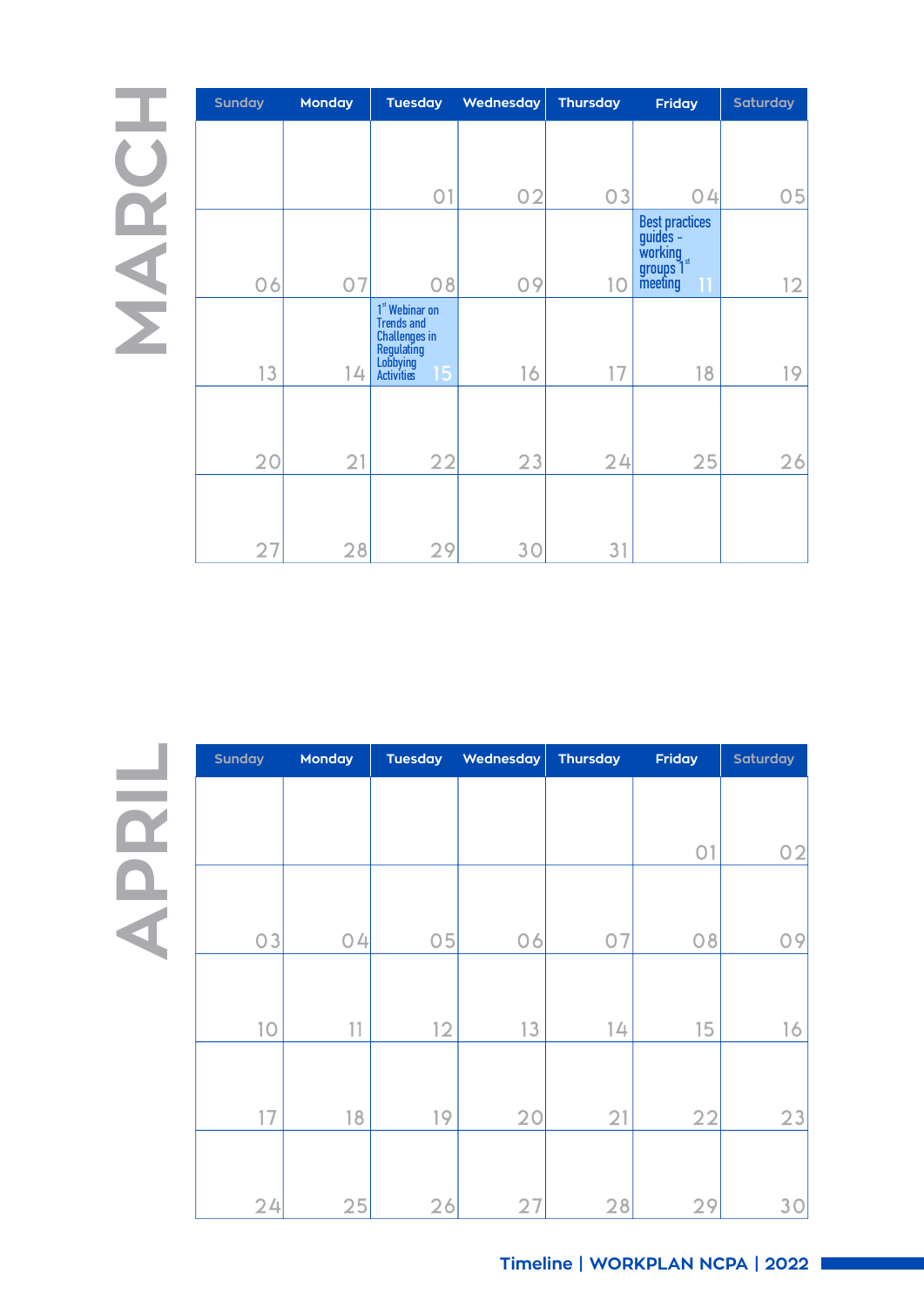| <b>Sunday</b>  | <b>Monday</b><br><b>Tuesday</b> |                                                                | Wednesday | <b>Thursday</b> | <b>Friday</b>                                           | <b>Saturday</b> |
|----------------|---------------------------------|----------------------------------------------------------------|-----------|-----------------|---------------------------------------------------------|-----------------|
|                | 02                              | 03                                                             |           |                 | 2 <sup>nd</sup> Steering<br>Committee<br><b>Meeting</b> |                 |
| O <sub>1</sub> |                                 |                                                                | 04        | 05              | 06                                                      | 07              |
| 08             | 09                              | 2 <sup>nd</sup> NCPA<br><b>PLENARY</b><br><b>SESSION</b><br>10 | 11        | 12              | 13                                                      | 4               |
|                |                                 |                                                                |           |                 |                                                         |                 |
| 15             | 16                              | 17                                                             | 18        | 19              | 20                                                      | 21              |
| 22             | 23                              | 24                                                             | 25        | 26              | 27                                                      | 28              |
| 29             | 3 <sup>C</sup>                  | 31                                                             |           |                 |                                                         |                 |

**JUNE**

| <b>Sunday</b> | Monday<br><b>Tuesday</b> |    | Wednesday                                                                                                                    | Thursday | Friday         | <b>Saturday</b> |
|---------------|--------------------------|----|------------------------------------------------------------------------------------------------------------------------------|----------|----------------|-----------------|
|               |                          |    |                                                                                                                              |          |                |                 |
|               |                          |    | O <sub>1</sub>                                                                                                               | 02       | O <sub>3</sub> | 04              |
|               |                          |    |                                                                                                                              |          |                |                 |
| 05            | 06                       | 07 | 08                                                                                                                           | 09       | 10             |                 |
| 12            | 13                       | 14 | 2 <sup>nd</sup> WEBINAR on<br>Designing<br>Implementing<br>Effective<br>Whistleblowers<br>Protection<br>15<br><b>Systems</b> | 16       | 17             | 18              |
| 19            | 20                       |    | 22                                                                                                                           |          | 24             | 25              |
|               |                          | 21 |                                                                                                                              | 23       |                |                 |
|               |                          |    |                                                                                                                              |          |                |                 |
| 26            | 27                       | 28 | 29                                                                                                                           | 3C       |                |                 |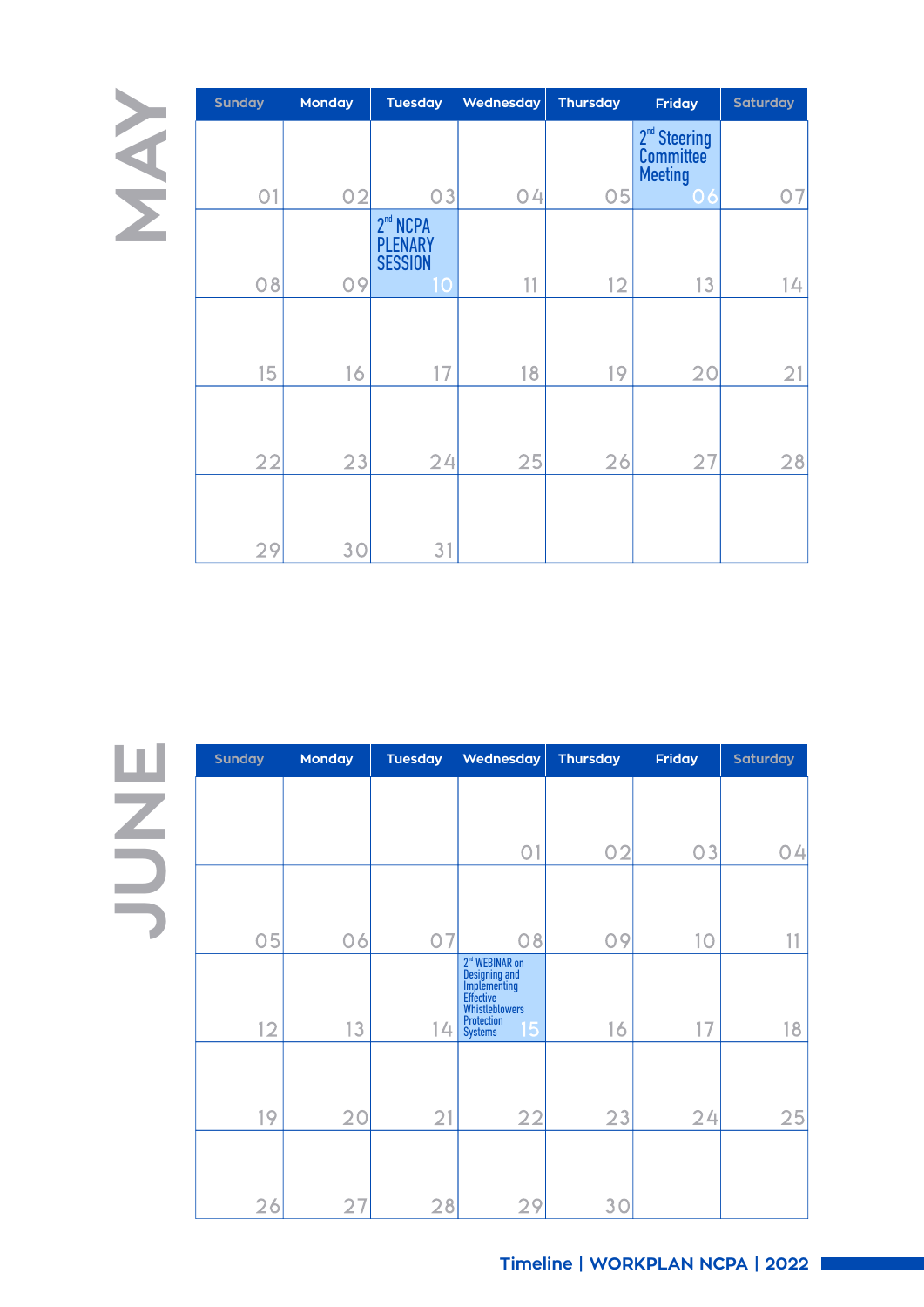## **JULY**

| Sunday | Monday<br><b>Tuesday</b> |    | Wednesday | <b>Thursday</b> | Friday                           | Saturday |
|--------|--------------------------|----|-----------|-----------------|----------------------------------|----------|
|        |                          |    |           |                 |                                  |          |
|        |                          |    |           |                 | O <sub>1</sub>                   | 02       |
|        |                          |    |           |                 |                                  |          |
| 03     | 04                       | 05 | 06        | 07              | 08                               | 09       |
|        |                          |    |           |                 |                                  |          |
| 10     | 11                       | 12 | 13        | 14              | 15                               | 16       |
|        |                          |    |           |                 | <b>NCPA</b><br><b>Newsletter</b> |          |
| 17     | 18                       | 19 | 20        | 21              | 22                               | 23       |
|        |                          |    |           |                 |                                  |          |
| 24     | 25                       | 26 | 27        | 28              | 29                               | 30       |
|        |                          |    |           |                 |                                  |          |
| 31     |                          |    |           |                 |                                  |          |

**AUGU** $\boldsymbol{\mathsf{S}}$ **T**

| <b>Sunday</b> | Monday<br><b>Tuesday</b> |    | Wednesday | <b>Thursday</b> | <b>Friday</b> | <b>Saturday</b> |  |
|---------------|--------------------------|----|-----------|-----------------|---------------|-----------------|--|
|               |                          |    |           |                 |               |                 |  |
|               |                          |    |           |                 |               |                 |  |
|               | O <sub>1</sub>           | 02 | 03        | 04              | 05            | 06              |  |
|               |                          |    |           |                 |               |                 |  |
|               |                          |    |           |                 |               |                 |  |
| 07            | 08                       | 09 | 10        | 11              | 12            | 13              |  |
|               |                          |    |           |                 |               |                 |  |
|               |                          |    |           |                 |               |                 |  |
| 14            | 15                       | 16 | 17        | 18              | 19            | 20              |  |
|               |                          |    |           |                 |               |                 |  |
|               |                          |    |           |                 |               |                 |  |
| 21            | 22                       | 23 | 24        | 25              | 26            | 27              |  |
|               |                          |    |           |                 |               |                 |  |
|               |                          |    |           |                 |               |                 |  |
| 28            | 29                       | 30 | 31        |                 |               |                 |  |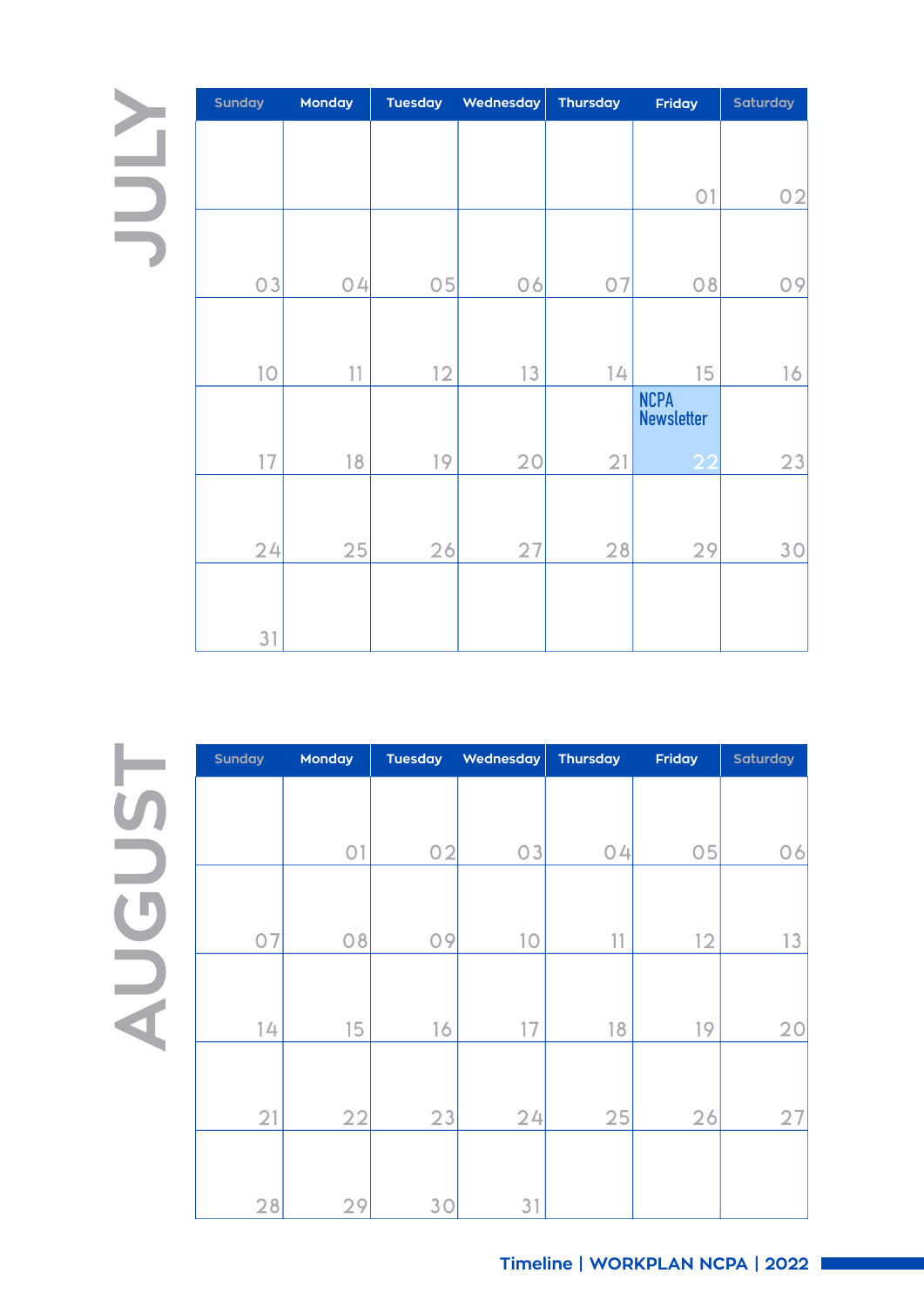$\boldsymbol{\mathsf{S}}$ **EPTEMBER**

| <b>Sunday</b> | <b>Monday</b> | <b>Tuesday</b>                               | Wednesday | <b>Thursday</b>                                                                       | <b>Friday</b>                                           | <b>Saturday</b> |
|---------------|---------------|----------------------------------------------|-----------|---------------------------------------------------------------------------------------|---------------------------------------------------------|-----------------|
|               |               |                                              |           |                                                                                       | 3 <sup>rd</sup> Steering<br>Committee<br><b>Meeting</b> |                 |
|               |               |                                              |           | O <sub>1</sub>                                                                        | $\overline{O}$                                          | 03              |
|               |               | 3rd NCPA<br><b>PLENARY</b><br><b>SESSION</b> |           |                                                                                       |                                                         |                 |
| 04            | 05            | 06                                           | 07        | 08                                                                                    | 09                                                      | 10              |
| 11            | 12            | 13                                           | 14        | 3rd WEBINAR<br>Tackling<br>Corruption in<br>Sports in the<br>21 <sup>st</sup> century | 16                                                      |                 |
| 18            | 19            | 20                                           | 21        | 22                                                                                    | 23                                                      | 24              |
| 25            | 26            | 27                                           | 28        | 29                                                                                    | 30                                                      |                 |

**OCTOBER**

| Sunday | Monday<br><b>Tuesday</b> |    | Wednesday | <b>Thursday</b> |                                                      | Saturday       |
|--------|--------------------------|----|-----------|-----------------|------------------------------------------------------|----------------|
|        |                          |    |           |                 |                                                      |                |
|        |                          |    |           |                 |                                                      | O <sub>1</sub> |
|        |                          |    |           |                 |                                                      |                |
| 02     | 03                       | 04 | 05        | 06              | 07                                                   | 08             |
| 09     | 10                       | 11 | 12        | 13              | 14                                                   | 15             |
|        |                          |    |           |                 | Dissemination<br>of Best                             |                |
| 16     | 17                       | 18 | 19        | 20              | <b>Practices</b><br><b>Guides</b><br>$\overline{21}$ | 22             |
| 23     | 24                       | 25 | 26        | 27              | 28                                                   | 29             |
|        |                          |    |           |                 |                                                      |                |
| 30     | 31                       |    |           |                 |                                                      |                |